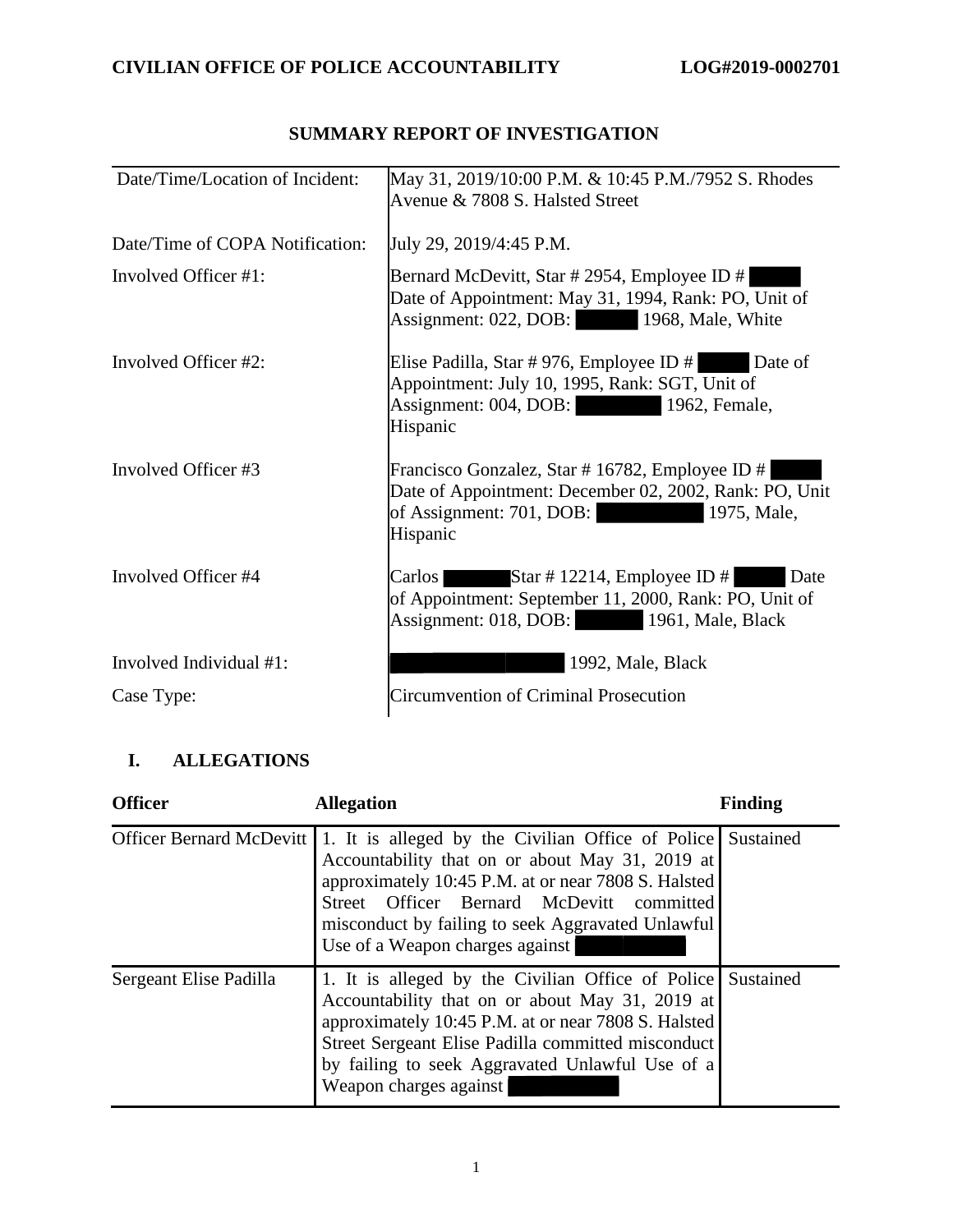| <b>Officer Francisco</b><br>Gonzalez | 1. It is alleged by<br>that on or about May Exonerated<br><u> a stronger i skriver i skriver i skriver i skriver i skriver i skriver i skriver i skriver i skriver i skriver i skriver i skriver i skriver i skriver i skriver i skriver i skriver i skriver i skriver i skriver i skriver</u><br>31, 2019 at approximately 10:00 P.M. at or near 7900 |  |
|--------------------------------------|--------------------------------------------------------------------------------------------------------------------------------------------------------------------------------------------------------------------------------------------------------------------------------------------------------------------------------------------------------|--|
|                                      | S. Rhodes Avenue Officer Francisco Gonzalez                                                                                                                                                                                                                                                                                                            |  |
|                                      | committed misconduct by searching<br>vehicle without justification.                                                                                                                                                                                                                                                                                    |  |

## II. SUMMARY OF EVIDENCE **II. SUMMARY OF EVIDENCE**

Complainant ("Mr. alleged two Chicago police officers detained Complainant ("Mr. alleged two Chicago police officers detained<br>him without cause while he was inside a parked vehicle, in a handicapped parking spot, in front of a friend's residence. Mr. alleged one of the officers, Officer Francisco Gonzalez, searched<br>his vehicle without probable cause or consent, recovering a handgun belonging to Mr. his vehicle without probable cause or consent, recovering a handgun belonging to Mr. The officers arrested and transported Mr. to the 006 District Station, where they met and conferred with their sergeant outside the station. Mr. stated that although the officers and sergeant ultimately released him without charges after he informed them his father is a Chicago Police Officer—which they verified by telephoning his father—the officers nonetheless improperly seized his handgun without justification. COPA additionally alleged that, after the officers arrested Mr. for a felony weapons violation, Officer McDevitt and Sergeant Padilla committed misconduct by failing to properly process and seek charges against Mr. officers arrested Mr. **Example 15 and 16 and 16 and 16 and 16 and 16 and 16 and 16 and 16 and 16 and 16 and 16 and 16 and 16 and 16 and 16 and 16 and 16 and 16 and 16 and 16 and 16 and 16 and 16 and 16 and 16 and 16 and 16** officer. officer. conferred with their sergeant outside the station. Mr.<br>stated that although the officers and<br>sergeant ultimately released him without charges after he informed them his father is a Chicago<br>Police Officer—which they verifie

In reaching its factual findings, COPA reviewed Mr. Complainant Interview,<sup>1</sup> the Interview of Officer Francisco Gonzalez,<sup>2</sup> the Interview of Officer Bernard McDevitt,<sup>3</sup> the the Interview of Officer Francisco Gonzalez,<sup>2</sup> the Interview of Officer Bernard McDevitt,<sup>3</sup> the Interview of Witness Officer Carlos Cannon,<sup>5</sup> Chicago Police Department Attendance & Assignment Reports,<sup>6</sup> an Original Case Incident Report,<sup>7</sup> a Case Police Department Attendance & Assignment Reports,<sup>6</sup> an Original Case Incident Report,<sup>7</sup> a Case Supplementary Report,<sup>8</sup> a "Number Plate Search Results" Report,<sup>9</sup> GPS Reports,<sup>10</sup> an Investigatory Stop Report documenting the incident in question, $<sup>11</sup>$  all Investigatory Stop Reports</sup> Investigatory Stop Report documenting the incident in question,<sup>11</sup> all Investigatory Stop Reports authored by Officer McDevitt in the two years prior to the incident,<sup>12</sup> and documents relating to Mr. firearm ownership and training.<sup>13</sup> COPA finds that on May 31<sup>st</sup>, 2019, at approximately 10:00 P.M., Officers Bernard McDevitt and Francisco Gonzalez detained Mr. as he sat alone in the driver's seat of a vehicle that approximately 10:00 P.M., Officers Bernard McDevitt and Francisco Gonzalez detained Mr. as he sat alone in the driver's seat of a vehicle that was illegally parked in a handicapped parking spot on the 7900 block of S. Rhodes Avenue. Both officers were assigned to gang teams, parking spot on the 7900 block of S. Rhodes Avenue. Both officers were assigned to gang teams, Interview of Sergeant Elise Padilla,<sup>4</sup> the Interview of Witness Officer Carlos Cannon,<sup>5</sup> Chicago Police Department Attendance & Assignment Reports,<sup>6</sup> an Original Case Incident Report,<sup>7</sup> a Case authored by Officer McDevitt in the two years prior to the incident,<sup>12</sup> and documents relating to Mr. **firm** ownership and training.<sup>13</sup> COPA finds that on May  $31<sup>st</sup>$ , 2019, at

<sup>12</sup> Attachment 10. <sup>12</sup> Attachment 10.

<sup>1</sup> Attachment 1. <sup>1</sup> Attachment 1.

<sup>2</sup> Attachment 15. <sup>2</sup> Attachment 15.

<sup>3</sup> Attachment 16. <sup>3</sup> Attachment 16.

<sup>4</sup> Attachment 17. <sup>4</sup> Attachment 17.

<sup>5</sup> Attachment 18. <sup>5</sup> Attachment 18.

<sup>6</sup> Attachment 14. <sup>6</sup> Attachment 14.

Attachment 3. <sup>7</sup> Attachment 3.

<sup>8</sup> Attachment 4. <sup>8</sup> Attachment 4.

<sup>9</sup> Attachment 7. <sup>9</sup> Attachment 7.

<sup>1°</sup> Attachments 12-13. <sup>10</sup> Attachments 12-13.

<sup>11</sup> Attachment 5. <sup>11</sup> Attachment 5.

<sup>13</sup> Attachment 8. <sup>13</sup> Attachment 8.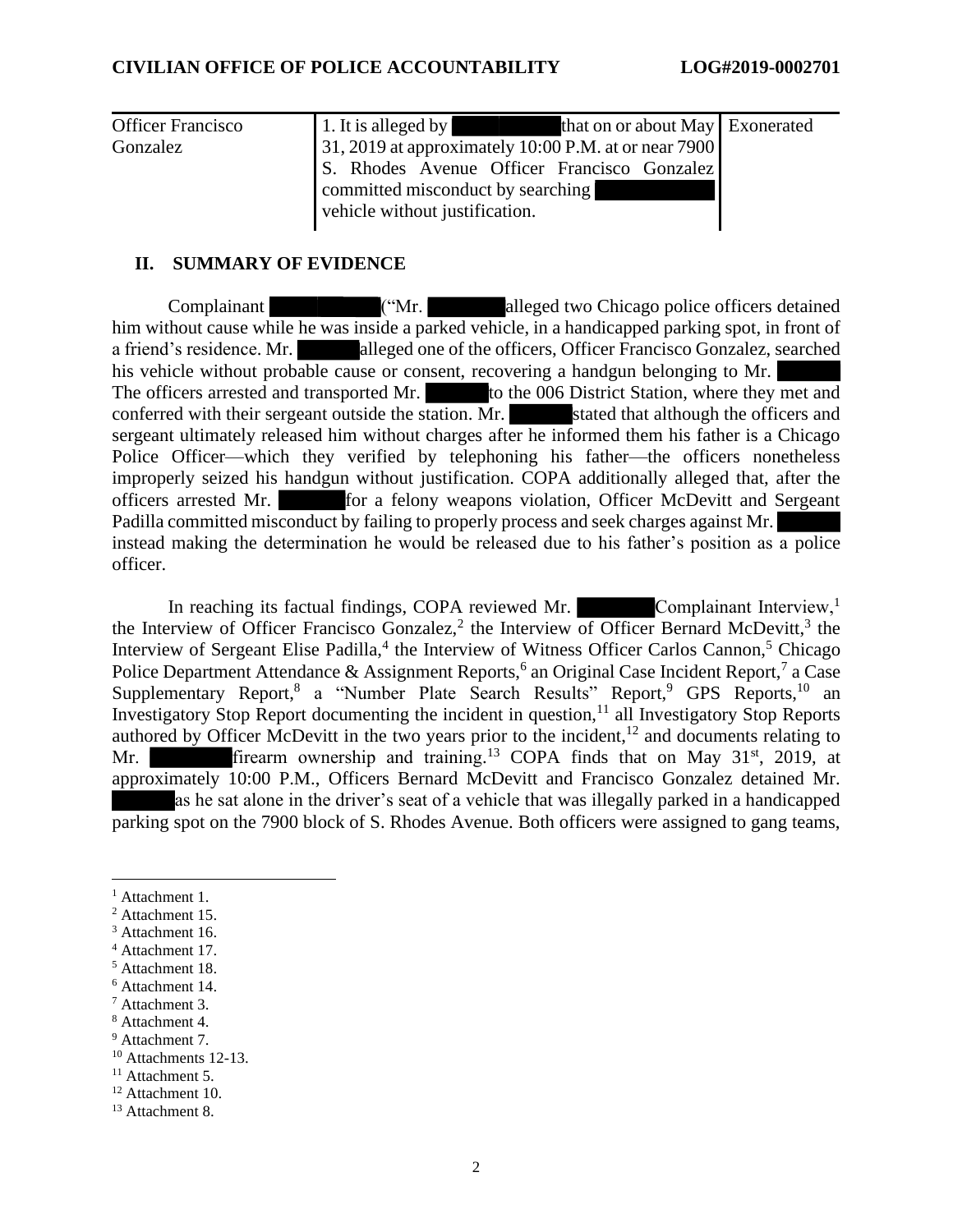so they were not required to wear Body Worn Cameras and did not record the incident. The vehicle Mr. **Solution** occupied was registered to a **of Evergreen Park**, Illinois.

During the encounter, Officer McDevitt asked Mr. to produce a driver's license, So they were not required to wear Body Worn Cameras and did not record the incident. The vehicle<br>Mr.<br>During the encounter, Officer McDevitt asked Mr.<br>but Mr.<br>was unable to do so. Officer McDevitt asked Mr.<br>to produce a dri Mr. complied. Officer Gonzalez, who was standing on the passenger's side of the vehicle, looked through the passenger's window and observed a bag on the rear passenger floorboard. Officer Gonzalez stated the bag was open, and a loaded .45 caliber handgun was partially visible inside the bag. The officers ran a name check on Mr. and determined he did not have an Mr. Complied. Officer Gonzalez, who was standing on the passenger's side of the vehicle, looked through the passenger's window and observed a bag on the rear passenger floorboard. Officer Gonzalez stated the bag was open, custody and transported him from the scene of the stop to the 006 District Station, approximately custody and transported him from the scene of the stop to the 006 District Station, approximately two miles away. two miles away.

While Mr. was in custody, he informed the officers his father is a Chicago Police Officer. Officer McDevitt informed his supervisor, Sergeant Elise Padilla, of Mr. claim, While Mr. was in custody, he informed the officers his father is a Chicago Police<br>Officer. Officer McDevitt informed his supervisor, Sergeant Elise Padilla, of Mr. claim,<br>and the officers agreed to meet Sergeant Padilla ou members' vehicle movements show Sergeant Padilla and the officers arrived at the station at 10:23<br>P.M.; the officers did not depart for another 34 minutes. Mr. stated that while he waited P.M.; the officers did not depart for another 34 minutes. Mr. stated that while he waited handcuffed in the back of the police vehicle, he was still under the impression he was going to jail. handcuffed in the back of the police vehicle, he was still under the impression he was going to jail.<br>During that period, Mr. provided Sergeant Padilla with a telephone number he claimed belonged to his father, Officer Carlos Cannon ("Officer Cannon"). Sergeant Padilla called Officer belonged to his father, Officer Carlos Cannon ("Officer Cannon"). Sergeant Padilla called Officer and spoke with him over the phone. Sergeant Padilla asked Officer whether he was Mr. **Father, asked him to verify he was a police officer, and explained the situation** to Officer Cannon. After Sergeant Padilla ended the phone call, she and Officer McDevitt decided to release Mr. rather than bring him into the station for processing and charges. Officer and spoke with him over the phone. Sergeant Padilla asked Officer<br>whether he<br>was Mr.<br>father, asked him to verify he was a police officer, and explained the situation<br>to Officer Cannon. After Sergeant Padilla ended the phon polite and cooperative demeanor and Mr. claim that he was not the owner of the recovered firearm. Both Sergeant Padilla and Officer McDevitt denied that Officer Cannon's status as a police officer influenced their decision to release Mr. polite and cooperative demeanor and Mr.<br>recovered firearm. Both Sergeant Padilla and Officer McDevitt denied that Officer Cannon's status<br>as a police officer influenced their decision to release Mr.

Officers McDevitt and Gonzalez drove Mr. back to the location of the initial stop, Officers McDevitt and Gonzalez drove Mr. back to the location of the initial stop, departing the station at 10:57 P.M. and arriving at 11:04 P.M. The officers issued Mr.  $\alpha$ parking ticket and released him without further incident. Officer McDevitt's reports regarding the incident document that the weapon they found in Mr. **possession** bore Serial No. a March 2018 invoice from Darkside Armory/Contemporary Firearms L.L.C. confirms the .45 caliber handgun bearing Serial No. in fact belonged to Mr. departing the station at 10:57 P.M. and arriving at 11:04 P.M. The officers issued Mr.<br>
parking ticket and released him without further incident. Officer McDevitt's reports regarding the<br>
incident document that the weapon

### III. ANALYSIS AND CONCLUSION **III. ANALYSIS AND CONCLUSION**

## A. Officer Bernard McDevitt **A. Officer Bernard McDevitt**

COPA finds that Officer McDevitt failed to seek Aggravated Unlawful Use of a Weapon charges against Mr. Illinois Statute 720 ILCS 5/24-1.6(a) provides, in relevant part, "A person commits the offense of aggravated unlawful use of a weapon when he or she knowingly: (1) Carries on or about his or her person or in any vehicle... any pistol, revolver, stun gun or taser or other firearm;... and (3) One of the following factors is present: ...the pistol, revolver, or handgun possessed was uncased, loaded, and immediately accessible at the time of the offense and handgun possessed was uncased, loaded, and immediately accessible at the time of the offense and COPA finds that Officer McDevitt failed to seek Aggravated Unlawful Use of a Weapon<br>charges against Mr.<br>Illinois Statute 720 ILCS 5/24-1.6(a) provides, in relevant part, "A<br>person commits the offense of aggravated unlawful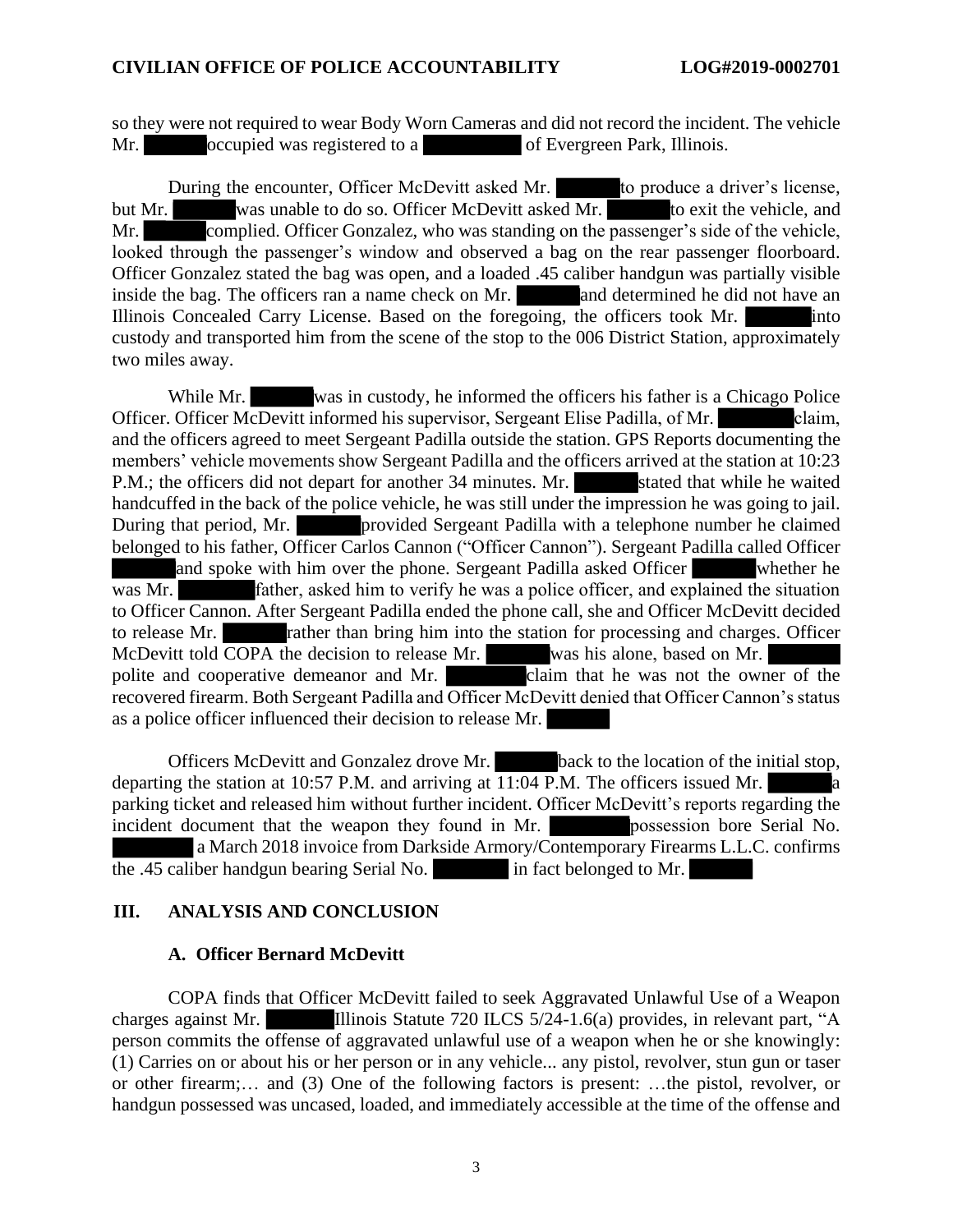#### CIVILIAN OFFICE OF POLICE ACCOUNTABILITY LOG#2019-0002701 **CIVILIAN OFFICE OF POLICE ACCOUNTABILITY LOG#2019-0002701**

the person possessing the pistol, revolver, or handgun has not been issued a currently valid license the person possessing the pistol, revolver, or handgun has not been issued a currently valid license under the Firearm Concealed Carry Act."<sup>14</sup> Officers McDevitt and Gonzalez found Mr. seated alone in the driver's seat of a vehicle. Mr. **possessed a** .45 caliber handgun which was immediately accessible to him, within his reach, located on or around the rear passenger floorboard. The weapon was uncased and loaded, and Mr. did not have an Illinois Concealed Carry License. Therefore, based on the preponderance of the evidence, COPA finds Mr. committed the felony crime of Aggravated Unlawful Use of a Weapon. under the Firearm Concealed Carry Act."<sup>14</sup> Officers McDevitt and Gonzalez found Mr.<br>seated alone in the driver's seat of a vehicle. Mr. **the possessed a** .45 caliber handgun which<br>was immediately accessible to him, within

Mr. Committed the felony crime of Aggravated Unlawful Use of a Weapon.<br>In addition to these facts, COPA notes that Mr. was sitting in the driver's seat of an illegally parked vehicle, registered under someone else's name, in an area known to the officers an illegally parked vehicle, registered under someone else's name, in an area known to the officers for gang activity and narcotic sales. Mr. was unable to produce a driver's license at Officer for gang activity and narcotic sales. Mr. was unable to produce a driver's license at Officer McDevitt's request, and the officers' PMDT search confirmed that Mr. did not have an Illinois Concealed Carry License for the firearm they found in his possession. Thus, the officers had probable cause to arrest Mr. for the felony of which he was factually in commission.

Officer McDevitt maintained that he always has discretion whether or not to arrest an individual for any crime. In this case, he decided not to arrest Mr. for multiple reasons, including because Mr. was "polite," "clean cut," and "cooperative,"<sup>15</sup> claimed he was not the owner of the .45 caliber pistol, and denied knowing the firearm was in the vehicle, which Mr. stated he borrowed from a friend. However, the fact that Officer McDevitt denied he *intended* to arrest Mr. **i**s not determinative of whether an arrest actually occurred; that determination requires an objective assessment of the police conduct,<sup>16</sup> considering all of the circumstances surrounding an incident that are relevant to whether a subject would believe a circumstances surrounding an incident that are relevant to whether a subject would believe a seizure had occurred.<sup>17</sup> seizure had occurred.<sup>17</sup> McDevitt's request, and the officers' PMDT search confirmed that Mr.<br>Illinois Concealed Carry License for the firearm they found in his possession. Thus, the officers<br>had probable cause to arrest Mr. **For the felony of whi** 

Specifically, an arrest occurs when, by means of physical force or show of authority, a Specifically, an arrest occurs when, by means of physical force or show of authority, a person's freedom of movement is restrained,<sup>18</sup> and the relevant inquiry is whether a reasonable, innocent person would have considered himself arrested or free to leave.<sup>19</sup> Analysis of the question focuses on the totality of the circumstances and not on any one action taken by the police.<sup>20</sup> The oft-cited doctrinal case, United States v. Mendenhall, lists the following factors that may indicate an arrest: (1) the threatening presence of several officers; (2) the display of a weapon by an officer; an arrest: (1) the threatening presence of several officers; (2) the display of a weapon by an officer; (3) the touching of the person of the citizen; and (4) the use of language or tone of voice indicating (3) the touching of the person of the citizen; and (4) the use of language or tone of voice indicating that compliance with the officer's request might be compelled.<sup>21</sup> Additionally, in *People v*. Washington, the Illinois Appellate Court elaborated on the criteria for determining whether a *Washington*, the Illinois Appellate Court elaborated on the criteria for determining whether a subject is arrested, including : (1) the time, place, length, mood and mode of the encounter between the subject and the police; (2) the number of officers present; (3) any indicia of formal arrest or the subject and the police; (2) the number of officers present; (3) any indicia of formal arrest or restraint; (4) the officer's intention; (5) the subject's subjective belief or understanding; (6) person's freedom of movement is restrained,<sup>18</sup> and the relevant inquiry is whether a reasonable,<br>innocent person would have considered himself arrested or free to leave.<sup>19</sup> Analysis of the question<br>focuses on the totalit

 $14$  720 ILCS 5/24-1.6(a). The statute goes on to provide that Aggravated Unlawful Use of a Weapon is Class 4 Felony, punishable by a sentence of imprisonment not less than one year and not more than three years. *Id.* at  $\S$  1.6(d); *see also* 720 ILCS 5/5-4.5-45(a). also 720 ILCS 5/5-4.5-45(a).

<sup>15</sup> Attachment 16 at 25:40 minutes. <sup>15</sup> Attachment 16 at 25:40 minutes.

<sup>16</sup> People v. White, 221 I11.2d 1, 21-22 (2006). <sup>16</sup> *People v. White*, 221 Ill.2d 1, 21-22 (2006).

<sup>17</sup> People v. Myrick, 274 Ill.App.3d 983 (1995). <sup>17</sup> *People v. Myrick*, 274 Ill.App.3d 983 (1995).

<sup>18</sup> People v Melock, 149 I11.2d 423 (1992). <sup>18</sup> *People v Melock*, 149 Ill.2d 423 (1992).

<sup>19</sup> People v. Williams, 164 I11.2d 1 (1994). <sup>19</sup> *People v. Williams*, 164 Ill.2d 1 (1994).

<sup>20</sup> People v. Myrick, 274 Ill.App.3d 983 (1995). <sup>20</sup> *People v. Myrick*, 274 Ill.App.3d 983 (1995).

<sup>21</sup> United States v. Mendenhall, 446 U.S. 544 (1980). <sup>21</sup> *United States v. Mendenhall*, 446 U.S. 544 (1980).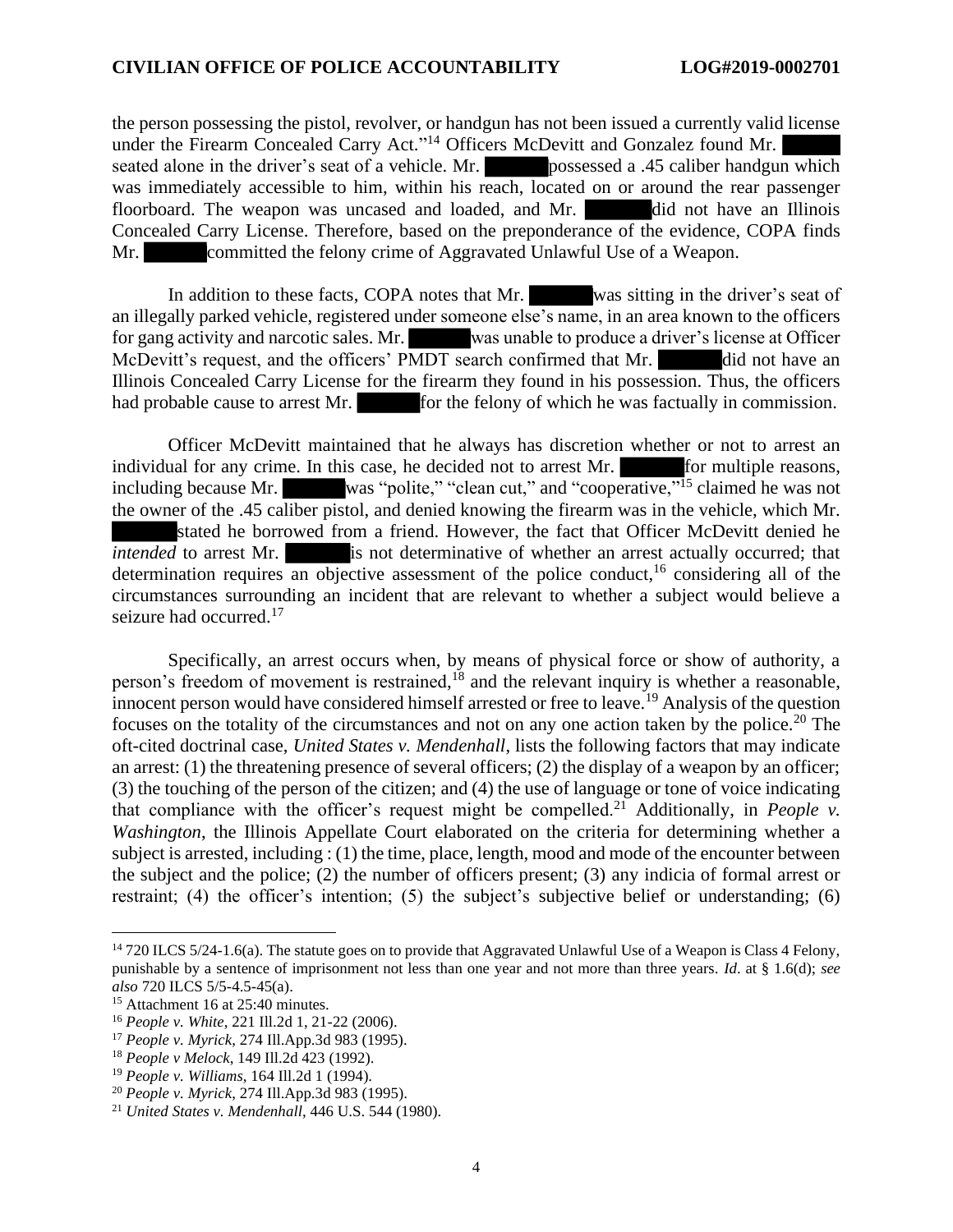whether the subject was told that he could refuse to go with the police; (7) whether the subject was transported in a police car; (8) whether the subject was told that he was free to leave; (9) whether the subject was told that he was under arrest; (10) the language used by the officers.<sup>22</sup> whether the subject was told that he could refuse to go with the police; (7) whether the subject was transported in a police car; (8) whether the subject was told that he was free to leave; (9) whether the subject was tol

In this case, three Department members were involved in the investigation and custody of In this case, three Department members were involved in the investigation and custody of Mr. **Officers Gonzalez and McDevitt physically restrained Mr. during the stop.** Mr. **Solution** Officers Gonzalez and McDevitt physically restrained Mr. **Conserversion** during the stop. Upon finding his firearm, the officers transported Mr. **Conserversion** to the 006 District Station, handcuffed in the back of their police vehicle. Neither of the involved officers advised Mr.<br>he could refuse to go with them to the station. Mr.<br>remained handcuffed in the back of the he could refuse to go with them to the station. Mr. remained handcuffed in the back of the vehicle for approximately forty minutes, during which time he was still under the impression he was going to jail. All available evidence indicates Mr. custody and transport were compelled and involuntary. Therefore, based on the totality of the circumstances, COPA finds that compelled and involuntary. Therefore, based on the totality of the circumstances, COPA finds that a reasonable, innocent person in Mr. position would have believed himself arrested, and not free to leave. The preponderance of the evidence shows that the officers did in fact arrest Mr. based on the crime he factually committed. a reasonable, innocent person in Mr.<br>not free to leave. The preponderance of the evidence shows that the officers did in fact arrest Mr.<br>based on the crime he factually committed.

Once an officer makes an arrest, specific Department policies and requirements are triggered. General Order G06-01-01, Field Arrest Procedures, directs arresting officers to Once an officer makes an arrest, specific Department policies and requirements are triggered. General Order G06-01-01, Field Arrest Procedures, directs arresting officers to immediately transport an arrestee to the appropr General Order G06-01, Processing Persons Under Departmental Control, requires Department members to "observe, uphold, and enforce the law fairly, impartially, and without bias."<sup>24</sup> It further provides, "Arrested persons will be booked, charged, and made eligible for bond...without unnecessary or unreasonable delay. Investigation or interrogation of an arrestee will not delay the booking process."25 Finally, Special Order S06-01 requires arresting officers to complete an arrest booking process."<sup>25</sup> Finally, Special Order S06-01 requires arresting officers to complete an arrest<br>report and personally present the report to the on-duty station supervisor for approval.<sup>26</sup> The station supervisor is responsible for making the final determination whether a person should be released supervisor is responsible for making the final determination whether a person should be released without charging.<sup>27</sup> These directives make clear that once an officer makes an arrest, the officer is required to transport the arrestee to the District Station, immediately and without unnecessary delay, for booking and processing, and is further required to submit an arrest report to the station supervisor, who has the sole authority to determine whether an arrestee should be released without charging. provides, "Arrested persons will be booked, charged, and made eligible for bond...without unnecessary or unreasonable delay. Investigation or interrogation of an arrestee will not delay the booking process."<sup>25</sup> Finally, S without charging.<sup>27</sup> These directives make clear that once an officer makes an arrest, the officer is required to transport the arrestee to the District Station, immediately and without unnecessary delay, for booking and

Following the arrest in this case, the officers did not complete their transport of Mr. charging.<br>Following the arrest in this case, the officers did not complete their transport of Mr.<br>Instead, they stopped outside the 006 District Station to confer with Sergeant Padilla, and she continued the investigation by calling Mr. father. The GPS data shows Sergeant Padilla and the officers spent approximately 34 minutes outside of the station, with another seven minutes elapsing before the officers returned Mr. to the site of the initial encounter. This was a substantial delay, and the officers' failure to complete Mr. transport and immediately commence processing violated General Orders G06-01 and G06-01-01. Additionally, Officer McDevitt's decision to release Mr. without charging was a violation of Special Padilla and the officers spent approximately 34 minutes outside of the station, with another seven<br>minutes elapsing before the officers returned Mr.<br>was a substantial delay, and the officers' failure to complete Mr.<br>immedi

<sup>22</sup> People v. Washington, 363 I11.App.3d (2006). <sup>22</sup> *People v. Washington*, 363 Ill.App.3d (2006).

<sup>&</sup>lt;sup>23</sup> G06-01-01(II)(B) – (C)(1).

<sup>&</sup>lt;sup>24</sup> G06-01(II)(A)(1).

 $25$  G06-01(II)(A)(3).

 $26$  S06-01(II)(A)(2), (9).

 $27$  S06-01(II)(B)(8)(a).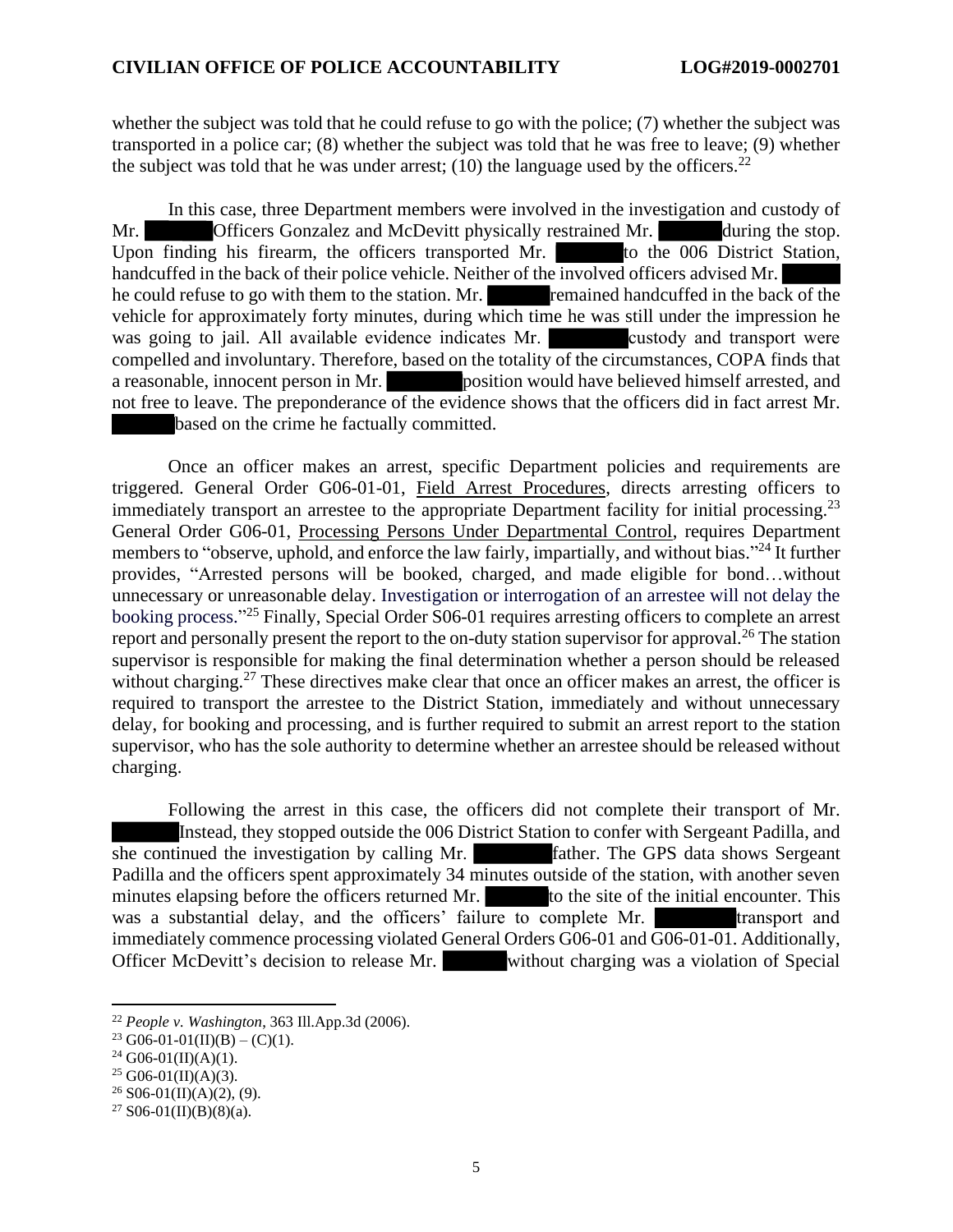#### CIVILIAN OFFICE OF POLICE ACCOUNTABILITY LOG#2019-0002701 **CIVILIAN OFFICE OF POLICE ACCOUNTABILITY LOG#2019-0002701**

Order S06-01, which assigns that authority solely to the station supervisor in charge of detention facilities. Upon making his arrest, Officer McDevitt was required to seek charges against Mr. for the crime committed—Aggravated Unlawful Use of a Weapon. Officer McDevitt's failure to complete transport, commence processing, and seek charges constitute a failure to meet failure to complete transport, commence processing, and seek charges constitute a failure to meet<br>that requirement. Thus, Officer McDevitt violated Rule  $3$ ,<sup>28</sup> Rule  $5$ ,<sup>29</sup> and Rule  $6^{30}$  of the Rules and Regulations of the Chicago Police Department. and Regulations of the Chicago Police Department. Order S06-01, which assigns that authority solely to the station supervisor in charge of detention facilities. Upon making his arrest, Officer McDevitt was required to seek charges against Mr.<br>for the crime committed—Aggra

#### B. Sergeant Elise Padilla **B. Sergeant Elise Padilla**

COPA finds that Sergeant Elise Padilla failed to seek Aggravated Unlawful Use of a COPA finds that Sergeant Elise Padilla failed to seek Aggravated Unlawful Use of a Weapon charges against Mr. COPA's analysis of Sergeant Padilla's involvement in this incident arises from the same Department directives discussed in the above analysis of Officer McDevitt's conduct. When Sergeant Padilla met the officers outside the station, they informed her why they took Mr. into police custody; thus, she also shared the responsibility for ensuring why they took Mr. into police custody; thus, she also shared the responsibility for ensuring<br>the was appropriately booked and charged. Despite Officer McDevitt's claim that he alone decided to release Mr. that decision belonged, at least in part, to Sergeant Padilla. Had the sergeant disagreed with Officer McDevitt's decision, she would have been in a position to stop him from releasing Mr. Instead, Sergeant Padilla placed a phone call to Mr. father, Officer and then inserted herself into the decision to release Mr. without completing transport, processing, booking, or submitting Mr. to the station supervisor for charging. to release Mr. **that decision belonged**, at least in part, to Sergeant Padilla. Had the sergeant disagreed with Officer McDevitt's decision, she would have been in a position to stop him from releasing Mr. Instead, Sergean Weapon charges against Mr. violated Rules 3, 5, and 6 of the Rules and Regulations of the Chicago Police Department. the Chicago Police Department. Weapon charges against Mr.<br>
COPA's analysis of Sergeant Padilla's involvement in this<br>
incident arises from the same Department directives discussed in the above analysis of Officer<br>
McDevitt's conduct. When Sergeant Padil

#### C. Officer Francisco Gonzalez **C. Officer Francisco Gonzalez**

COPA finds the allegation that Officer Francisco Gonzalez searched Mr. vehicle without justification is exonerated. The officers encountered Mr. <br>at 10:00 P.M. at night, in a high-crime area, illegally parked in a handicapped parking spot. The vehicle Mr. in was not registered to him, but to a Ms. Mr. Was unable to produce a driver's license, which is itself an arrestable offense. For all of these reasons, Officer Gonzalez driver's license, which is itself an arrestable offense. For all of these reasons, Officer Gonzalez had probable cause to search the vehicle and the allegation against him is exonerated. had probable cause to search the vehicle and the allegation against him is exonerated. COPA finds the allegation that Officer Francisco Gonzalez searched Mr.<br>without justification is exonerated. The officers encountered Mr.<br>in a high-crime area, illegally parked in a handicapped parking spot. The vehicle Mr.

## IV. RECOMMENDED DISCIPLINE FOR SUSTAINED ALLEGATIONS **IV. RECOMMENDED DISCIPLINE FOR SUSTAINED ALLEGATIONS**

## A. Officer Bernard McDevitt **A. Officer Bernard McDevitt**

### i. Complimentary and Disciplinary History **i. Complimentary and Disciplinary History**

COPA reviewed Officer McDevitt's complimentary, disciplinary, and training histories in COPA reviewed Officer McDevitt's complimentary, disciplinary, and training histories in<br>considering discipline for this sustained finding. No complaints are registered with the Chicago Police Department against Officer McDevitt, nor has the officer received disciplinary action in the Police Department against Officer McDevitt, nor has the officer received disciplinary action in the Department. Department.

 $28$  Rule 3: Any failure to promote the Department's efforts to implement its policy or accomplish its goals.

<sup>29</sup> Rule 5: Failure to perform any duty. <sup>29</sup> Rule 5: Failure to perform any duty.

<sup>30</sup> Rule 6: Disobedience of an order or directive, whether written or oral. <sup>30</sup> Rule 6: Disobedience of an order or directive, whether written or oral.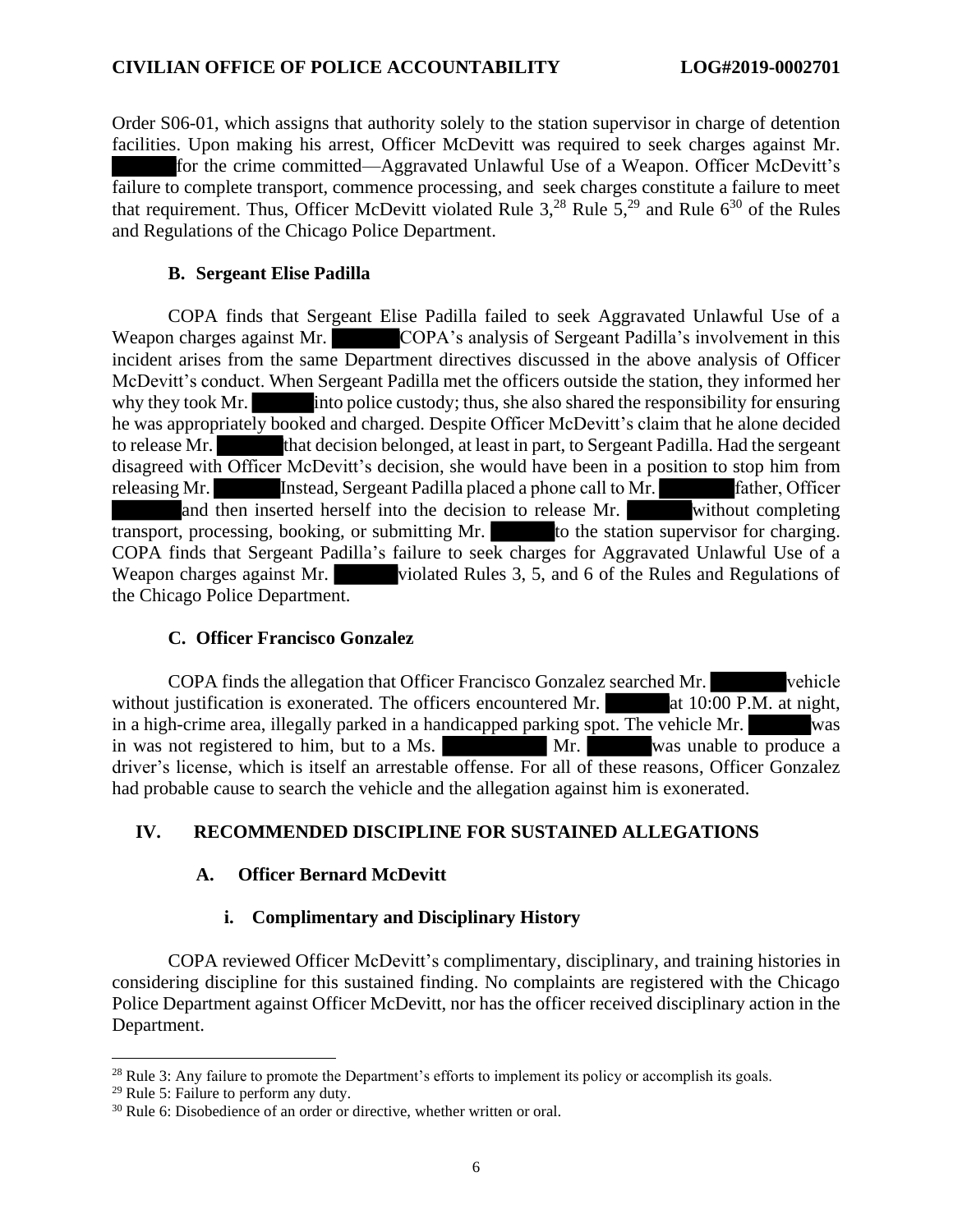# 1. Allegation No. 1 **1. Allegation No. 1**

COPA has found that Officer Bernard McDevitt violated Rules 3, 5, and 6 when he failed COPA has found that Officer Bernard McDevitt violated Rules 3, 5, and 6 when he failed<br>to seek charges against Mr. **The absolute Separated Unlawful Use of a Weapon**. Though officers may have some discretion in deciding whether a subject should be arrested for a given crime, once an arrest is made, strict requirements follow. Officer McDevitt's failure to comply with these may have some discretion in deciding whether a subject should be arrested for a given crime, once<br>an arrest is made, strict requirements follow. Officer McDevitt's failure to comply with these<br>requirements is contrary to t criminally charging those found in the commission of felonies, avoiding the real and perceived criminally charging those found in the commission of felonies, avoiding the real and perceived<br>impropriety of engaging in the biased enforcement of laws vis-à-vis police officers and their family members, and maintaining good order and discipline in the Department such that any given members, and maintaining good order and discipline in the Department such that any given Departmental authority may only be exercised by those officers to whom such authority is duly assigned. Considering Officer McDevitt's record of service and the serious nature of this misconduct, COPA finds that a 10-day suspension is the appropriate penalty to impose for this sustained allegation. Departmental authority may only be exercised by those officers to whom such authority is duly assigned. Considering Officer McDevitt's record of service and the serious nature of this misconduct, COPA finds that a 10-day s

### B. Sergeant Elise Padilla **B. Sergeant Elise Padilla**

## i. Complimentary and Disciplinary History **i. Complimentary and Disciplinary History**

COPA reviewed Sergeant Padilla's complimentary, disciplinary, and training histories in considering discipline for this sustained finding. No complaints are registered with the Chicago Police Department against Sergeant Padilla, nor has the sergeant received disciplinary action in the Department. COPA reviewed Sergeant Padilla's complimentary, disciplinary, and training histories in considering discipline for this sustained finding. No complaints are registered with the Chicago Police Department against Sergeant Pa

# 1. Allegation No. 1 **1. Allegation No. 1**

COPA has found that Sergeant Elise Padilla violated Rules 3, 5, and 6 when she failed to seek charges against Mr. for Aggravated Unlawful Use of a Weapon. Though police COPA has found that Sergeant Elise Padilla violated Rules 3, 5, and 6 when she failed to seek charges against Mr. **The Example 1** for Aggravated Unlawful Use of a Weapon. Though police sergeants may have some discretion in crime, once an arrest is made, strict requirements follow. Pursuant to S06-01, only a station crime, once an arrest is made, strict requirements follow. Pursuant to S06-01, only a station supervisor in charge of detention facilities may determine an arrestee can be released without charging. Sergeant Padilla's failure to personally comply with this directive, and to ensure a subordinate's compliance, is contrary to the Department's policies and goals. Considering Sergeant Padilla's record of service and the serious nature of this misconduct, COPA finds that a 10-day suspension is the appropriate penalty to impose for this sustained allegation. 10-day suspension is the appropriate penalty to impose for this sustained allegation. supervisor in charge of detention facilities may determine an arrestee can be released without<br>charging. Sergeant Padilla's failure to personally comply with this directive, and to ensure a<br>subordinate's compliance, is con

Approved: Approved:

January 26, 2021 January 26, 2021

Andrea Kersten Date Andrea Kersten Chief of Investigative Operations *Chief of Investigative Operations*

Date

\_\_\_\_\_\_\_\_\_\_\_\_\_\_\_\_\_\_\_\_\_\_\_\_\_\_\_\_\_\_\_\_\_\_ \_\_\_\_\_\_\_\_\_\_\_\_\_\_\_\_\_\_\_\_\_\_\_\_\_\_\_\_\_\_\_\_\_\_